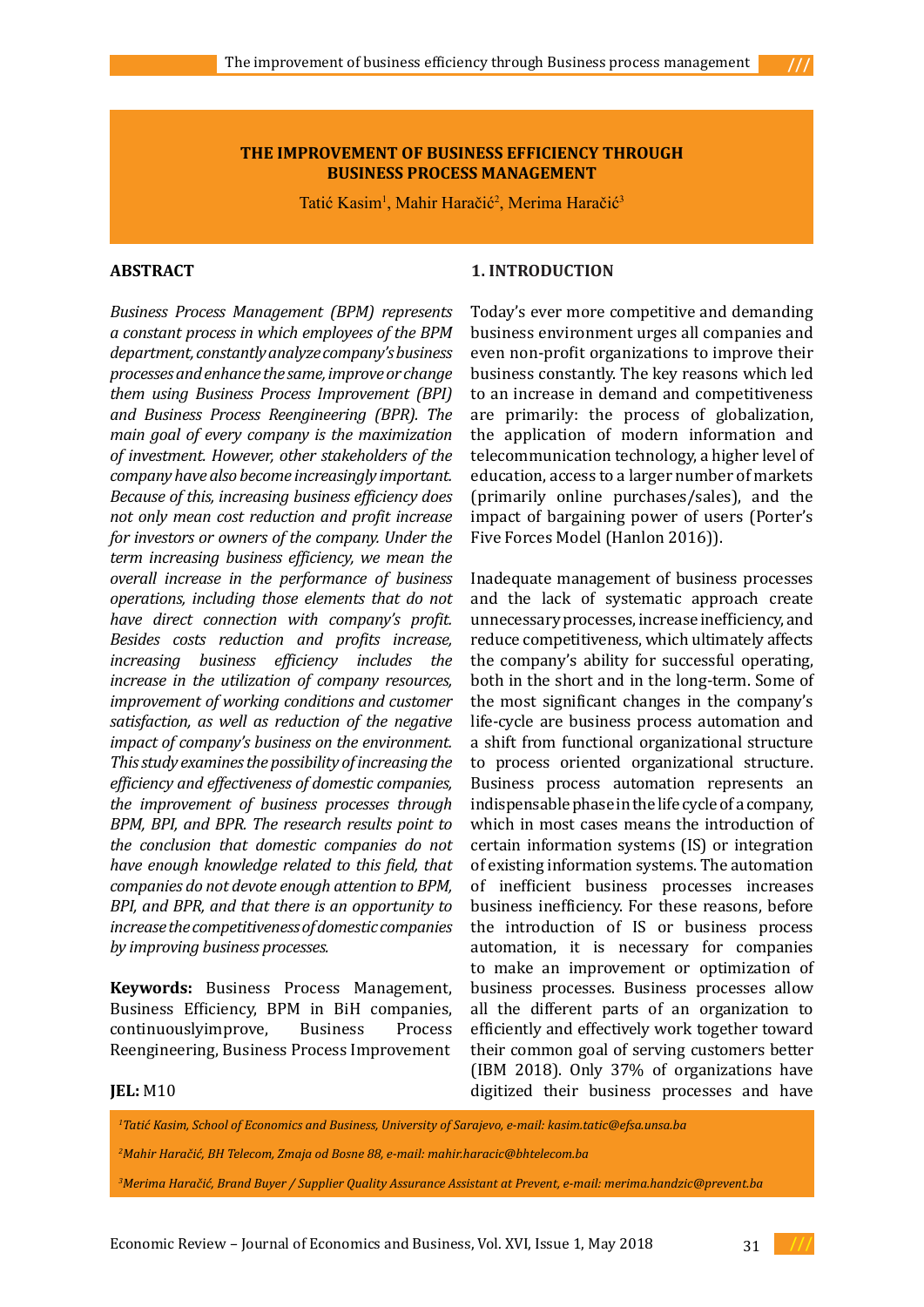seen significant benefits (Rtinsights 2017). Unfortunately, a significant number of companies enter the automation process without improving or redesigning business processes, which is primarily a consequence of the lack of systematic approach to business process management.

#### **2. LITERATURE REVIEW**

Business process management as a discipline for improving business results becomes a more important focus of CEOs worldwide. In the 1990s, companies were focused on business process (BP) redesign projects (using information technology and automating business processes) at process level. However, as of, the 2010s focus has shifted to strategy or enterprise level (development of business process architecture,<br>process standardization for customers' standardization satisfaction, etc.), which means that managers have become aware that without proper BPM, BPI or BPR it is not possible to achieve business goals. This has led to the creation of Business Process Management Systems (BPMS) at the implementation level, combining processes, employee skills and IT system in one entity (Batenburg & Ravesteyn 2010, p. 5-10). Business Process Management (BPM) strives for the improvement of how companies conduct crossfunctional work and ensures that companywide capabilities are available that enable the effective management of the entire business process life cycle (Kerpedzhiev, König, Röglinger, & Rosemann 2017).

A business strategy, as the main business guideline and road to success, should be carefully devised. Every successful company devotes great attention to setting an effective business strategy and determining the main business objectives and roles and how they should be achieved. Unfortunately, many employees are not familiar with either the company's vision and mission, or with the strategic and operational objectives and strategy. Therefore, it is very important when devising business strategy (both in the long and short term), to create appropriate communication channels with lower levels, respectively, i.e. a mechanism to inform all employees about the company's objectives and vision. It is well known that employees involved in activities, accept tasks

and objectives as "personal", causing greater involvement and engagement and therefore accomplishing the goals. Strategy creators need to create a measuring mechanism for monitoring the strategy implementation, both in the short and in the long run, in order to correct mistakes and achieve the desired results.

Recent studies have shown that combining BPM techniques with some of the IS proves to be an effective solution. The reason is the basic need of companies to perform their job effectively and efficiently, company can only be as flexible, efficient and agile as its business processes interacting with each other [\(Rubens](https://www.cio.com/author/Paul-Rubens/) 2017). In order to do that, companies need to determine their business objectives, map their business processes in alignment with business strategy, and most importantly to execute their business plans in a desired way. The most important business drivers for adopting BPM and Enterprise Resource Planning (ERP), as stated in the research, were the following: Lack of innovation and outdated business processes (45%); Improvement of quality and consistency of products and services (41%); Simplification and removal of risks from business processes (33%); Maximization of return on assets (28%) (Castellina 2013, p. 5). BPM is away to capture a model of how an organisation works (the AS-IS). Once this is in place, improvements can be modelled (the TO-BE options) and once the best one is determined, the improvements can be made (Harris 2017). The three areas in which businesses anticipate BPM and in which it could have the greatest impact are: maximizing cost-efficiency (55.8%), optimizing time-to-market (38.8%), and facilitating customer self-service (29.7%) (Capgemini 2012). According to BPM industry research, 94% of the firms surveyed have already implemented BPM or have plans to implement BPM initiatives within the next three to five years. Only 6% of the firms interviewed had neither implemented nor planned to implement BPM initiatives (Thakral 2011, p. 4). New information technology keeps on emerging and new concepts and algorithms are developed to work with process-related data. These will shape the way how business processes are managed in the future in a smarter way as we know it today (Mendlinga, Baesens, Bernstein, & Fellmann 2012, p. 9).

BPM becomes even more important for companies in their day-to-day operations that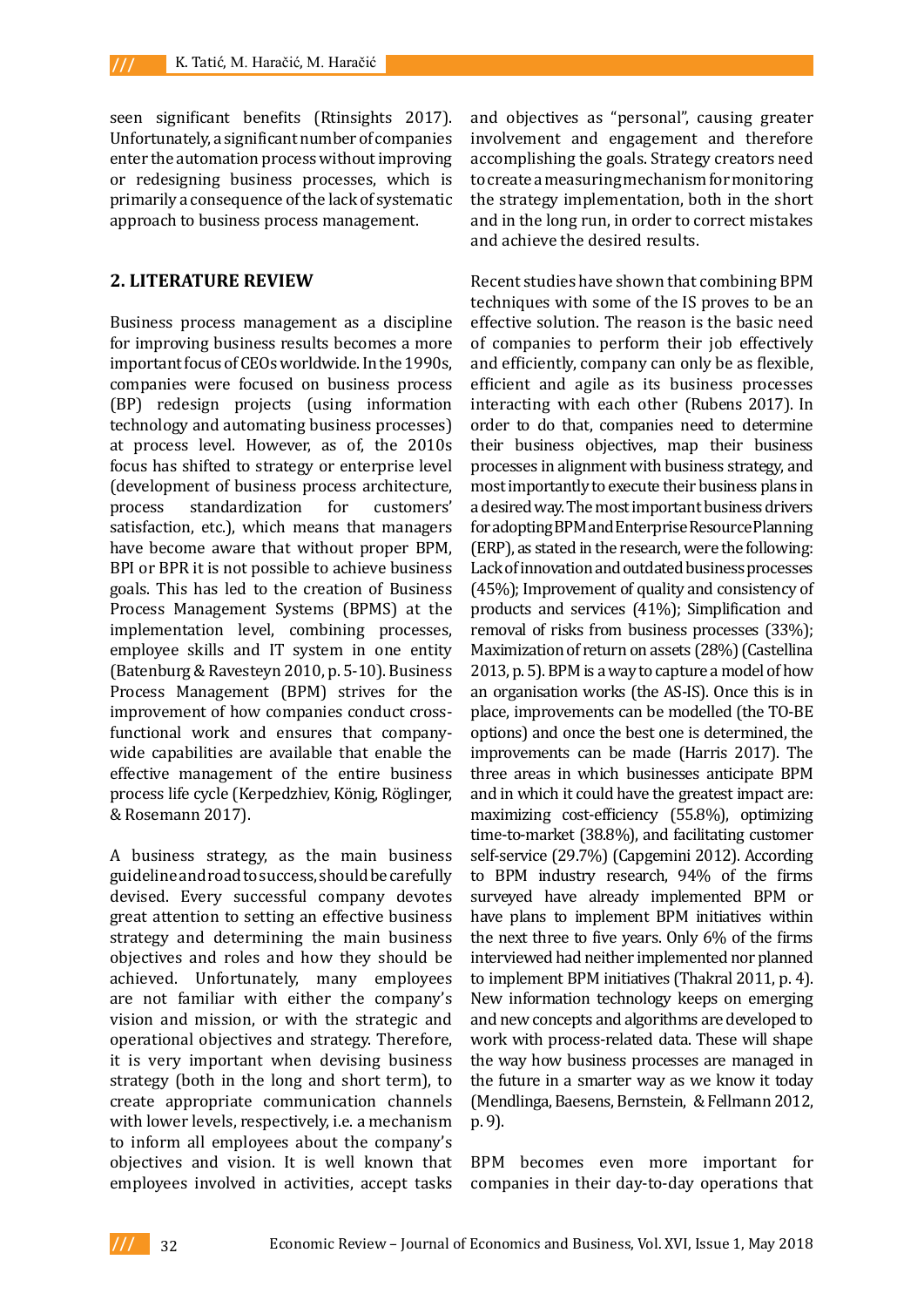require an unprecedented dynamism, where innovation must be continuous in order to be competitive, where the analysis of information is crucial, and where it is necessary to act with agility and flexibility to meet the needs of customers [\(Robledo](http://blog.triaster.co.uk/blog/author/pedro-robledo) 2018).

# **3. RESEARCH METHOD**

The survey was created according to the BPTrends survey (Harmon, P., 2016), modified in accordance with the subject of the research. The survey was conducted in the period from June, 1st to September 1st, 2016 and it included the respondents who filled the survey online. Out of the total of 500 distributed questionnaires, only 90 of them were filled in full. The collected data was then statistically analyzed in Excel by using basic statistical methods. The complexity and specificity of the survey primarily relates to the  $\frac{1}{2}$  of the respondents belonged to the age group of the respondents belonged to the age group of the respondents belonged to the age group of the survey of the surv field of research, unknown to a larger number of the respondents had enough business that the research in order respondents, as proved in the end, which caused and impartially complete the survey of the survey of the survey of the survey of the survey of the survey of the survey of the survey of the survey of the survey of the surve a significant number of unfilled questionnaires.<br>
a significant to obtain the objective data, because the field of the field of the field of the field of the f Only 18% of the respondents completed the survey out of the total number of distributed Chart 4.1. Age of respondents were highly educated that about 80% of the respectively,  $\overline{AB}$  and  $\overline{BA}$  and  $\overline{BA}$  and  $\overline{BA}$  and  $\overline{BA}$  and  $\overline{BA}$  and  $\overline{BA}$  an questionnaires (Handžić 2016, p. 57-79). The same or similar research results were presented in the documents: "The State of Business Process in the documents: "The State of Business Process<br>Management 2014" by Harmon P. and Wolf C.<mark>,</mark> **18 State of Business Process Management** 2016" and "The State of Business Process Management 2018" by Harmon P. **4.1.Information about the respondent**

The goals of the research are given as follows: Identification of the impact of BPM, BPI, and BPR Chart 4.1: Age of respondents Chart 4.2: Educational structure of the on company's business efficiency; The research on conversance of BPM, BPI and BPR's basics among managers and employees; Identification of the needs of domestic companies for BPM, BPI, and BPR; Suggestions for improving the Analyzing the position of the respondents in a efficiency of operations in domestic companies.

The hypotheses was postulated as follows: Companies in BiH are not sufficiently familiar with BPM, BPI and BPR and a large number of companies in BiH do not have departments or employees that map the business processes and monitor external and internal changes in **4.2. Information about the company** order to change, improve or redesign business process, which directly affects efficiency of the companies.

# **4. RESULTS AND DISCUSSION**

#### **4.1. Information about the respondent**

ility and flexibility to meet the needs of On the basis of the survey results, about  $67\%$ of the respondents belonged to the age group from 26-35. This indicates that the respondents **had enough business experience in order to be** hypotheses was postulated as follows: Companies was postulated as  $\frac{1}{\sqrt{2}}$ **RESEARCH METHOD** able to objectively and impartially complete the survey questions. The educational structure of e survey was created according to the the respondents is extremely important to obtain the objective data, because the field of the topic is narrowly specialized and relatively new in our region. The research results demonstrated that about 80% of the respondents were highly educated, respectively, 47% of them had a master's degree.



Chart 4.2. Educational structure of the respondents

PhD Program

Source: Authors' analysis.

Analyzing the position of the respondents in a iciency of operations in domestic companies. company, we can conclude that the majority of them were economists, engineers and lawyers. Their operations were primarily related to the positions of administrators, clerks, assistants, managers, marketing chiefs, lawyers, professors, accountants, directors, and others.

## **4.2. Information about the company**

ocess, which directly affects efficiency of the Most respondents belonged to the branch of mpanies. The matrices of matrices as well as the services, followed by production and education. A significant number of respondents belonged to

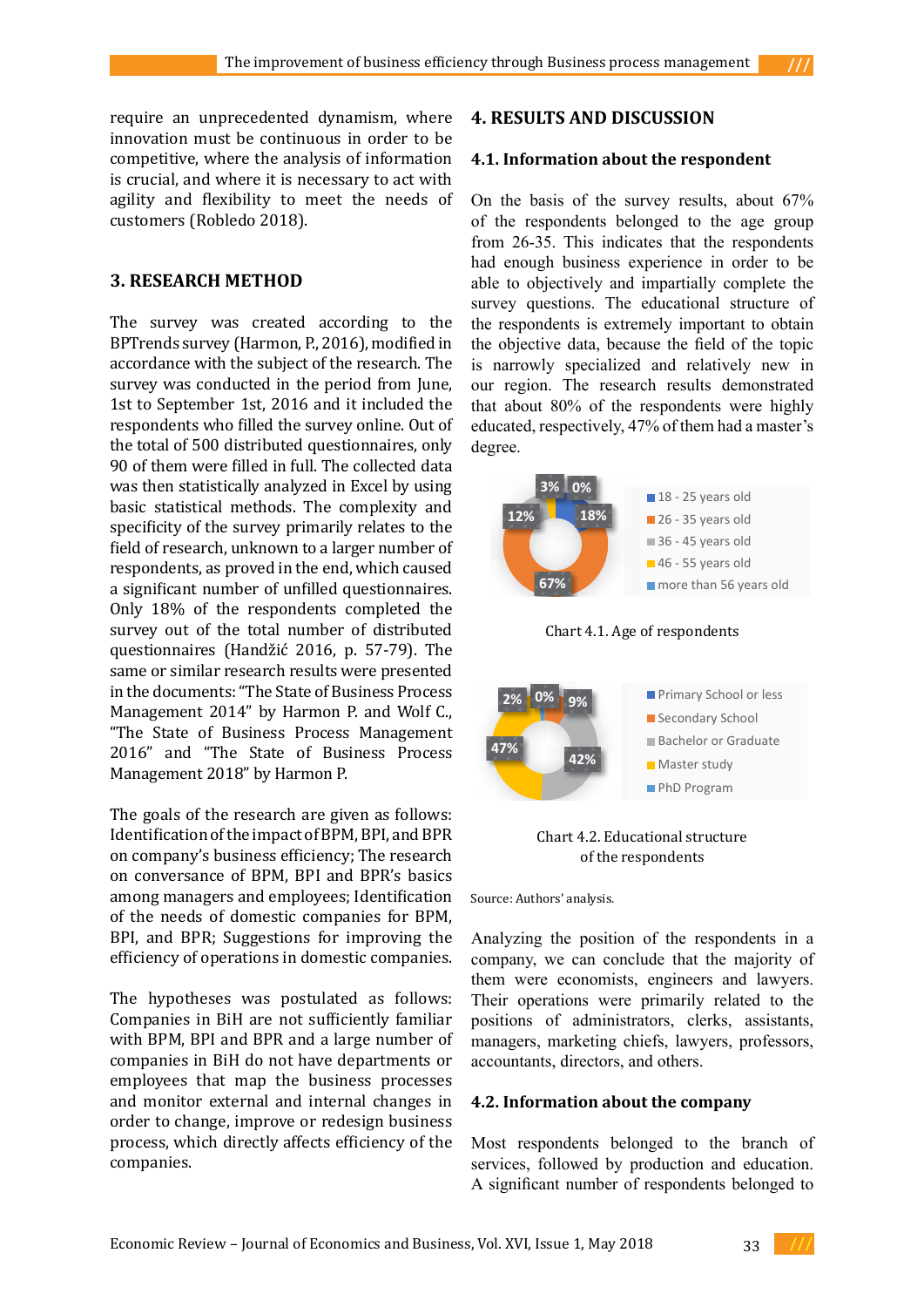large companies, primarily due to the focus of research on BPM, BPR and BPI. The research results showed that 67% of the respondents stated that their company mapped the main business processes as well as the sub- processes of the company. These results are a positive example of company's operations. However, it should be noted that most of the respondents were from the larger companies in BiH, which have a certain number of certificates, primarily ISO certificates, whose obtaining depends on the mapped and clearly defined business processes. A detailed analysis revealed that the companies with smaller number of employees mapped business processes partially or not at all. In other surveys, documenting and  $33\%$  in 2015), A systematic approach to analy mapping processes were reported at a low degree: redesigning, improving, and managing a s Never  $(0\%)$  - no data; Occasionally  $(1-30\%)$  - process  $(32\%$  in 2013, 25% in 2015); A set of example  $(1-30\%)$ 52%; Frequently  $(31-60\%)$  - 27%; Most Times software technologies that make it easier (61-99%) - 18%; Always (100%) - 2% (Harmon  $(01-99\%)$  - 18%, Always  $(100\%)$  - 27% (Hallholds) to manage and incastic the execution of  $\beta$  2018, p. 19). The majority of the respondents workflow and process software application  $2016$ , p. 19), the majority of the respondents workhow and process software approaches answered positively to the question of knowing in 2013, 11% in 2015). the organizational structure of the company, while  $\frac{1}{20}$  and  $\frac{1}{20}$  and  $\frac{1}{20}$ . the insignificant number of the respondents were A significant number of the respondents s not familiar with the organizational structure of the company.

#### **4.3. Familiarity with the concepts 4.3.Familiarity with the concepts**

More than a half of the respondents did not know or only partially knew the meaning of BPM and when the respondents stated that their company only partially knew the meaning of BPM and when it is used. In particular, a total of 12 respondents not have interest in BPM, which is devast stated that they did not know what BPM is, and The respondents had slightly less know when it is used. A more detailed analysis of about BPI and its implementation, in relat negative responses established that one fourth of the BPM concept. the respondents who did not know the meaning of BPM had a master's degree, while one half had a The concepts of BPM, BPI and BPF bachelor's or graduate degree. Similar results are interconnected, as adequate management found in other studies (Capgemini 2012, p. 38): I do business processes is directly related to not have much knowledge or practical experience improvement and redesign of business proc of Business Process Management (15.9%), I have some knowledge of Business Process Management but no practical experience of it  $(19.5\%)$ , I have less known to the respondents than the conce matches the description of BPM in their company.

some knowledge of Business Process Management and limited practical experience of it (28.3%), I know a lot about Business Process Management and have plenty of practical experience of it  $(31.9\%),$ Do not know (4.4%).

Unfortunately, one fifth of the respondents (authors' survey) believe that none of the answers matches the description of BPM in their company. Similar results are found in other studies (Harmon & Wolf 2014, p. 11, Harmon 2016, p. 11): A top-down methodology designed to organize, manage, and measure the organization based on the organization's core processes (31% in 2013, 33% in 2015); A systematic approach to analyzing, redesigning, improving, and managing a specific process (32% in 2013, 25% in 2015); A set of new software technologies that make it easier for IT to manage and measure the execution of process workflow and process software applications (9% in 2013, 11% in 2015).

A significant number of the respondents stated that their company has an interest in BPM, primarily in the segment of core/key projects in the company. Very few respondents stated that BPM is a strategic commitment of the executive management, which should be the main promoter of BPM in the company. One fourth of the respondents stated that their company does not have interest in BPM, which is devastating. The respondents had slightly less knowledge about BPI and its implementation, in relation to the BPM concept.

The concepts of BPM, BPI and BPR are interconnected, as adequate management of business processes is directly related to the improvement and redesign of business processes. The survey results show that the concept of BPR (39% yes, 26% no, 35% partially) and its use is much less known to the respondents than the concepts of



Chart 4.3: Which of the following best describes how your company sees BPM Chart 4.3. Which of the following best describes how your company sees BPM

Source: Authors' analysis.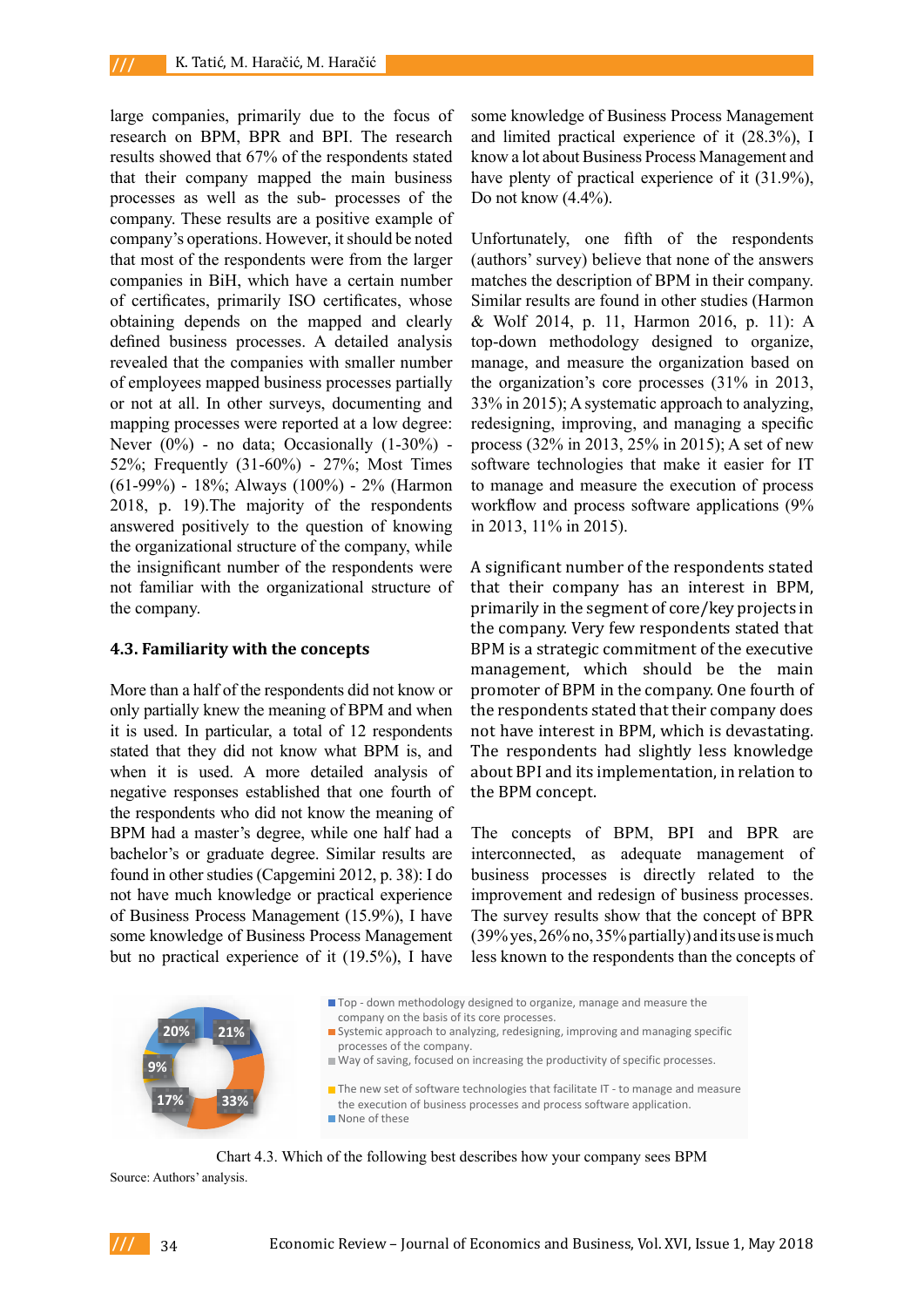

Chart 4.4. How would you describe the current interest of your company for BPM Chart 4.4: How would you describe the current interest of your company for BPM Source: Authors' analysis.

BPM and BPI. The majority of respondents  $(2/3)$ know the concepts related to the organizational structure, and in our region functionally oriented business structure is dominant. However, with the business processes. A significant number of the computerization of business process, functional respondents were employed in large companie organizational structure takes a different form.

On the basis of the research results we can conclude that the majority of the respondents were  $8\%$  of the respondents familiar with the basic concepts which were the subject of the research. However, it is important department, and 18% of the respondents answere to note that only about one half of the respondents that the management, improvement and redesign were familiar with the basic terminology. They were mainly the respondents who worked in larger department. companies in Bosnia and Herzegovina Federation (FBIH) and who were highly educated to the management of business processes. (FBiH) and who were highly educated, who should If we analyze some companies, especially the larg be the leaders of the development of economy and more successful ones, then we will probab in the future and society in general. Insufficient get the data in which most managers and owne knowledge of the basic terminology may be due believe that employees are the ones who are the to the lack of commitment in the segment of the most valuable in the company. However, wh role and importance of BPM, BPI and BPR in the we examine employees' involvement in busine education system, which unfortunately is not an process management and improvement, we g exception in other areas such as entrepreneurship, the data in which over 70% of employees nev which require specific knowledge and skills or occasionally participate in busi that future managers and leaders should have. This could mean that the BIH universities have not motivated their students to recognize the entrepreneurial opportunities (Zijad 2014, p. 10) and other ways of improving business operations Bharade, Borgenstrand, Schume, Wood & through BPM, BPI and BPR. The key question  $Z$ heltonogov 2015. p. 21). that arises is: whether the business philosophy committed to constant improvement is present in the companies in which the respondents were employed? were familiar with the basic terminology. They of business processes are at the executive level

#### **4.4. The application in the company**

The application of the business process management and improvement philosophy, which determine company's business performance, are a part of the survey results, which, unfortunately, The largest companies in the world build business on innovation and improving the world business on innovation

are not sufficiently positive. Thus, 60% of the respondents stated that their company does not structure, and in our region functionally oriented have departments related to the management of business processes. A significant number of the respondents were employed in large companies, organizational structure takes a different form. and an interesting fact is that about 10% of the respondents answered that the BPM, BPI and On the basis of the research results we can BPR departments are a part of the IT department, 8% of the respondents answered that BPM, BPI and BPR are a part of the Quality Control department, and 18% of the respondents answered that the management, improvement and redesign department.

> highly educated, who should If we analyze some companies, especially the larger e development of economy and more successful ones, then we will probably get the data in which most managers and owners are a part of the IT department, 8% of the respondents answered that BPM, BPI and BPR are sic terminology may be due believe that employees are the ones who are the tment in the segment of the most valuable in the company. However, when  $\epsilon$ we examine employees' involvement in business process management and improvement, we get eas such as entrepreneurship, the data in which over 70% of employees never ific knowledge and skills or occasionally participate in business process s and leaders should have. management, improvement and redesign. A key t the BIH universities have aspect of any successful BPM project is the active students to recognize the involvement of business users and stakeholders tunities (Zijad 2014, p. 10) throughout the length of the project (Arsanjani, Bharade, Borgenstrand, Schume, Wood & Zheltonogov 2015. p. 21).





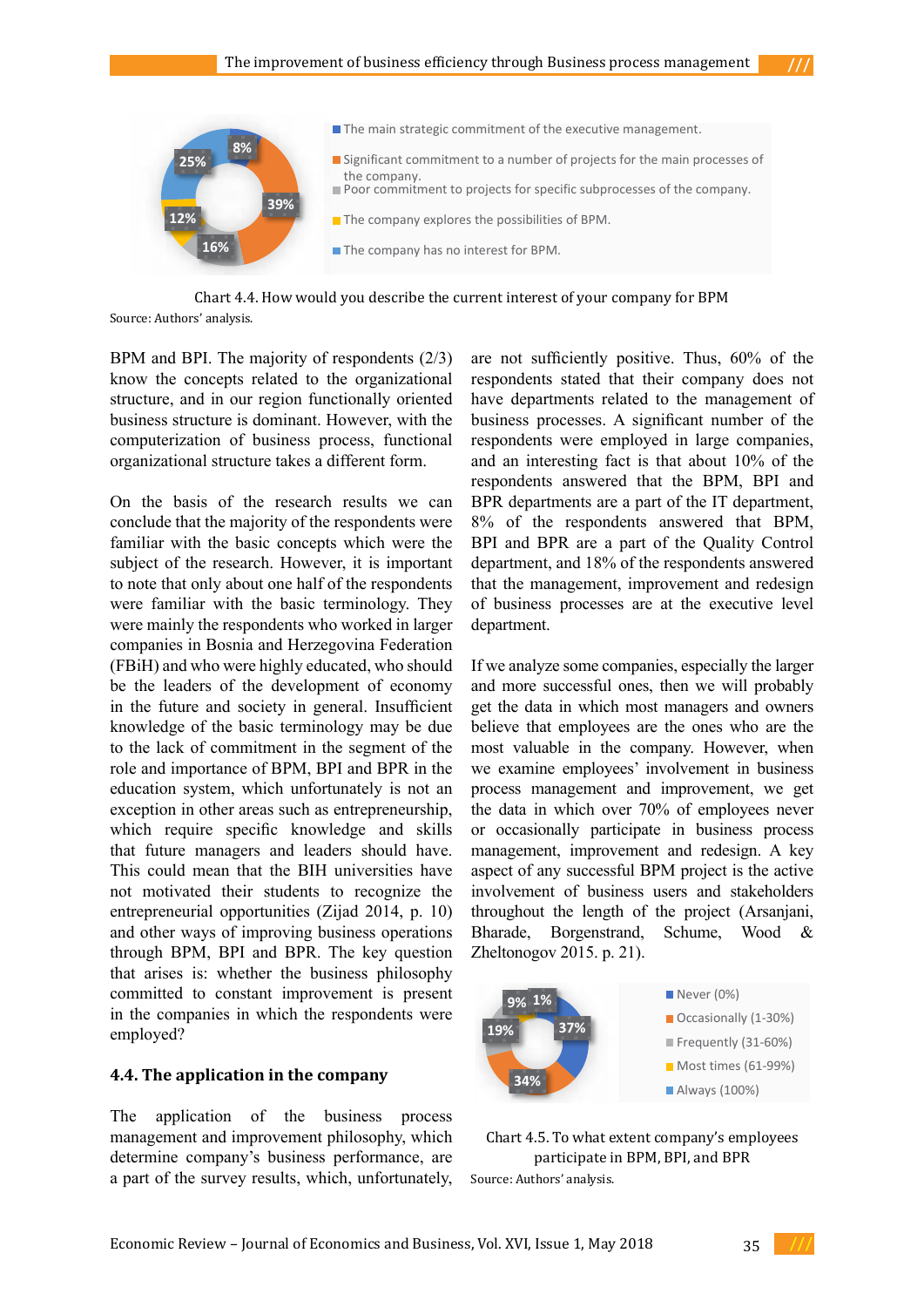The largest companies in the world build their business on innovation and improving products or services. At the same time, the most successful companies have "an army" of highly educated employees, whose skills and abilities are used for improving operations to increase profitability as well as efficiency, which in recent times, especially in the conditions of globalization and extremely high competition, is not a luxury but the basic prerequisite for survival in the market (Haračić 2012, p. 28). On the basis of the data presented so far, we can conclude that the respondents who are highly educated, have no or very little active role in management and improvement of business processes.

One of the most important segments for operations improvement are inter-functional business processes, which are particularly evident in large companies, with a large number of employees and key business processes. For this reason, what is extremely important is the concept of process managers, who would be functionally and hierarchically superior managers for the interconnected processes or processes whose beginning depends on the completion of the previous process. Based on the survey results, about 60% (58% -Yes, 14% - No, 28% - Partially) of the respondents stated they are familiar with the concept of process manager, but at the same time over 85% of them stated that the company did not have or they did not know if the company had a process manager responsible for BPM, BPI, and BPR. Business Process Manager lets your process owners and business users engage directly in the improvement of business processes (IBM Source: Authors' analysis.<br>Contribution 2017).

The research results related to the responsibility meas of managers/chiefs in the segment of business processes, show that the most of the respondents stated that managers are responsible only for certain processes within the organization (37%). The data presented may point to the fact that the managers need significant training and education in the area of their responsibility, role and importance in the management and improvement of business processes, in order to realize that the duties and tasks related to BPM are a part of their duties and responsibilities. Also, the survey results related to the small

companies point to the fact that managers do not devote enough attention to business processes, which means that there is much room for improving the efficiency of business processes and company's efficiency through greater involvement of managers in BPM.

the conditions of The research results related to the use of y high competition, performance indicators in the management sic prerequisite for of processes are extremely important. Key ačić 2012, p. 28). On performance indicators (KPI) denote how well nted so far, we can the company is performing. To actually improve ents who are highly the performance, it is necessary to know what little active role in  $\epsilon$  KPIs mean and how to use them (J.D. Associates ement of business  $2017$ , p. 2). Only 19% of the respondents stated that their managers "Most times" and "Always" use key performance indicators in managing tant segments for business processes. There are numerous are inter-functional reasons for this: absence of an adequate h are particularly reporting system, absence of performance with a large number indicators, managers' denial for certain ness processes. For husiness processes, confidence that they have emely important is sufficient knowledge and experience to assess nagers, who would business performance without measurable archically superior parameters or companies that do not manage hected processes or business processes and therefore do not use key performance indicators.



PM, BPI, and BPR. Chart 4.6. Do managers or Process Manager of the company use performance data to manage their processes.

Source: Authors' analysis.

their processes. egineral of business and managed as and be managed as well. It is increased as well. It is in the measured cannot be managed as well. It is in the managed as well. It is in the managed as well. It is in the managed as well that the understand that the unique states of the understand that the unique states of the unique services improvement improves in the organization the performance of the company as well. If d may point to the managers do not use performance indicators, l significant training especially contemporary performance indicators their responsibility, that are measured on a daily and weekly basis, e management and then they cannot adequately measure the rocesses, in order to performance of business processes, nor can they asks related to BPM get adequate information about the causes of the ma basic component and business in the business of time corrective elated to the small actions on time. What is particularly important role of management, professional and competent statistical resources. The management statistical resources. A generally accepted fact is that what cannot be measured cannot be managed as well. It is crucial for managers to understand that their business problems within the business or take corrective

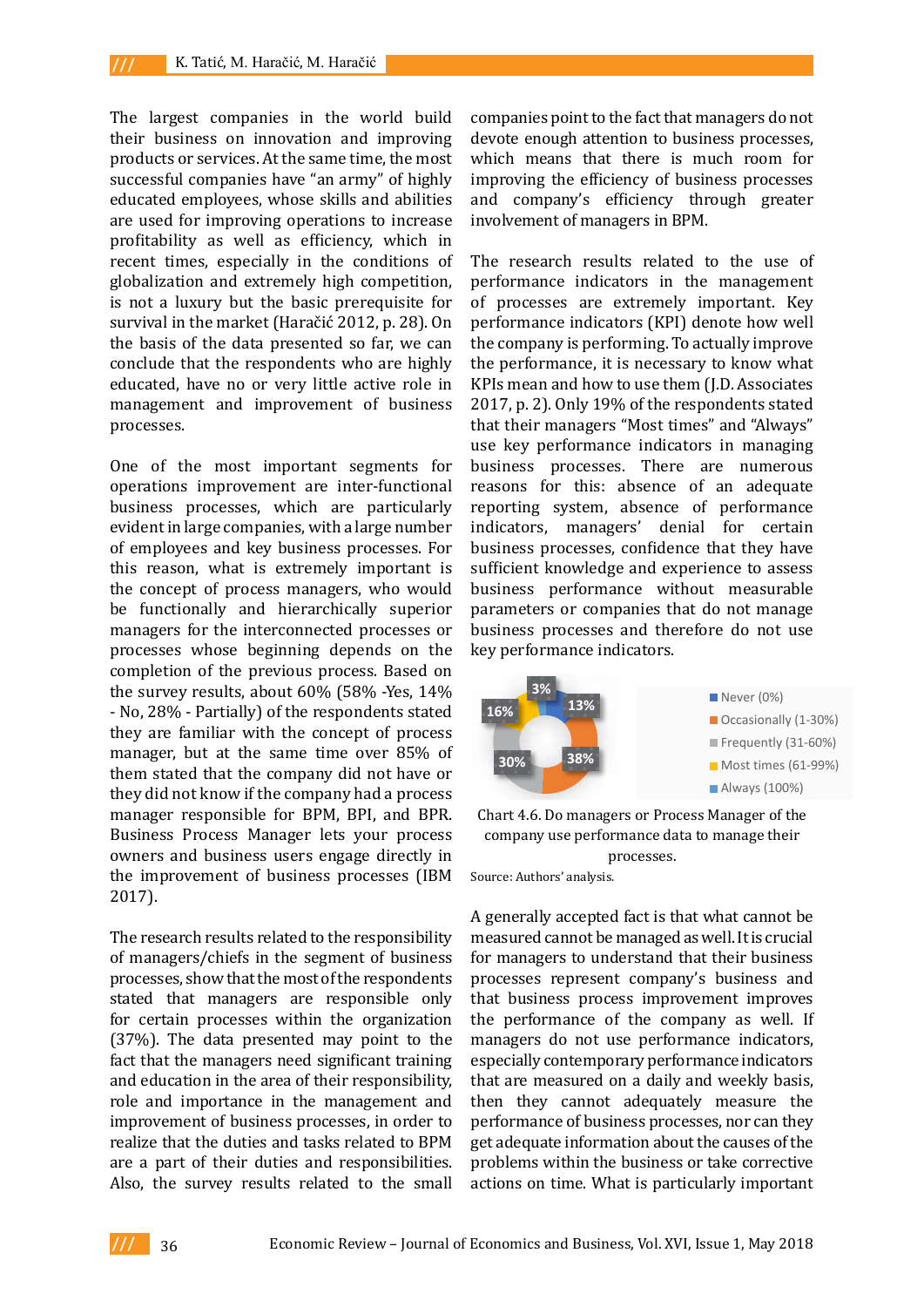**11%**  $2\%$  **11%**  $2\%$  **11%**  $2\%$ business processes restrains innovations and improvements, creating an opportunity cost, **14%** which most managers are not even aware of. **46%**

"Occasionally" performs business process improvement.

The basic conditions for high quality management and business improvement include active role of management, professional merade decrease of management, processional chart 4.7. Does your company continuously continuously continuously continuously continuously continuously continuously continuously continuously continuously continuously contin resources. Research results showed that about 65% of the respondents stated that they do not know how much the company invests in BPM, BPI, and BPR. What is also alarming is the fact that 15% of the respondents stated that the company does not invest in BPM, BPI, and BPR at all. In the end, we can conclude that only 20% of the respondents had information as to whether and in what amount the company invests in BPM, BPI, and BPR (the survey did not include the data related to the source of funds).  $SINR$ , we suppose the documents  $SINR$  of  $SINR$   $SINR$   $SINR$   $SINR$   $SINR$   $SINR$   $SINR$   $SINR$   $SINR$   $SINR$   $SINR$   $SINR$   $SINR$   $SINR$   $SINR$   $SINR$   $SINR$   $SINR$   $SINR$   $SINR$   $SINR$   $SINR$   $SINR$   $SINR$   $SINR$   $SINR$   $SINR$   $SINR$   $SINR$   $SINR$ 

On the basis of the presented results for fi-  $p. 11$ , Harmon 2016,  $p. 11$ ). nancial resources, it is possible to raise the question of whether and to what extent the companies are involved in management and improvement of business processes? Around a half of the respondents believes that the company "Occasionally" performs business process improvement.



Chart 4.7. Does your company continuously at about and improve improve business processes? Source: Authors' analysis.

and BPR. What is also alarming is the fact Similar results presented in the documents "The  $\frac{1}{2}$ 15% of the respondents stated that the State of Business Process Management 2014" pany does not invest in BPM, BPI, and BPR and "The State of Business Process Management Il. In the end, we can conclude that only  $2016$ " for the questions about the frequency of sts in BPM, BPI, and BPR (the survey did not are: Never (11%, 12%), Occasionally (50%, ude the data related to the source of funds). 54%), Frequently (26%, 18%), Most times (12%, 13%), Always  $(1\% , 4\%)$  (Harmon & Wolf 2014, improvement of business processes in the matrix of the matrix  $p$ . 11, Harmon 2016, p. 11). specific organizational activities that suggest organizational maturity in Process Improvement

ies are involved in management and business processes, according to the survey are: The key motives for the companies to improve to save money, reduce costs and/or improve productivity. The previously presented data and research results indicate that companies and research results maliated that companies and or improve 2016<br>2016<br>2016

|                                                                                                                | 2013    | 2015 | Authors'<br>research<br>results for<br>2016 | 2017 |
|----------------------------------------------------------------------------------------------------------------|---------|------|---------------------------------------------|------|
| Need to save money by reducing costs and/or<br>improving productivity                                          | 54%     | 53%  | 55.6%                                       | 53%  |
| Need to improve existing products, create new products<br>or enter new lines of business to remain competitive | 34%     | 33%  | 45.6%                                       | 28%  |
| One time event (merger or acquisition)                                                                         | 3%      | 5%   | 1.1%                                        | 7%   |
| Government or business risk management<br>(Sarbanes-Oxley, ISO 9000)                                           | 13%     | 17%  | 11.1%                                       | 21%  |
| Need to improve customer satisfaction to remain<br>competitive                                                 | 37%     | 46%  | 35.6%                                       | 42%  |
| Need to improve management coordination or<br>organizational responsiveness                                    | 35%     | 30%  | 15.6%                                       | 36%  |
| Need to improve management of IT resources<br>(ERP applications)                                               | 18%     | 15%  | 5.6%                                        | 26%  |
| Need to reduce cultural resistance to process change                                                           | No data | 17%  | No data                                     | 15%  |
| Other, please specify                                                                                          | 11%     | 12%  | 7.8%                                        | 8%   |

Table 4.1. Business drivers causing organizations to focus on business process change.

Source: Harmon & Wolf 2014, p. 13, Harmon 2016, p. 13, Harmon 2018, p. 11, Authors' analysis

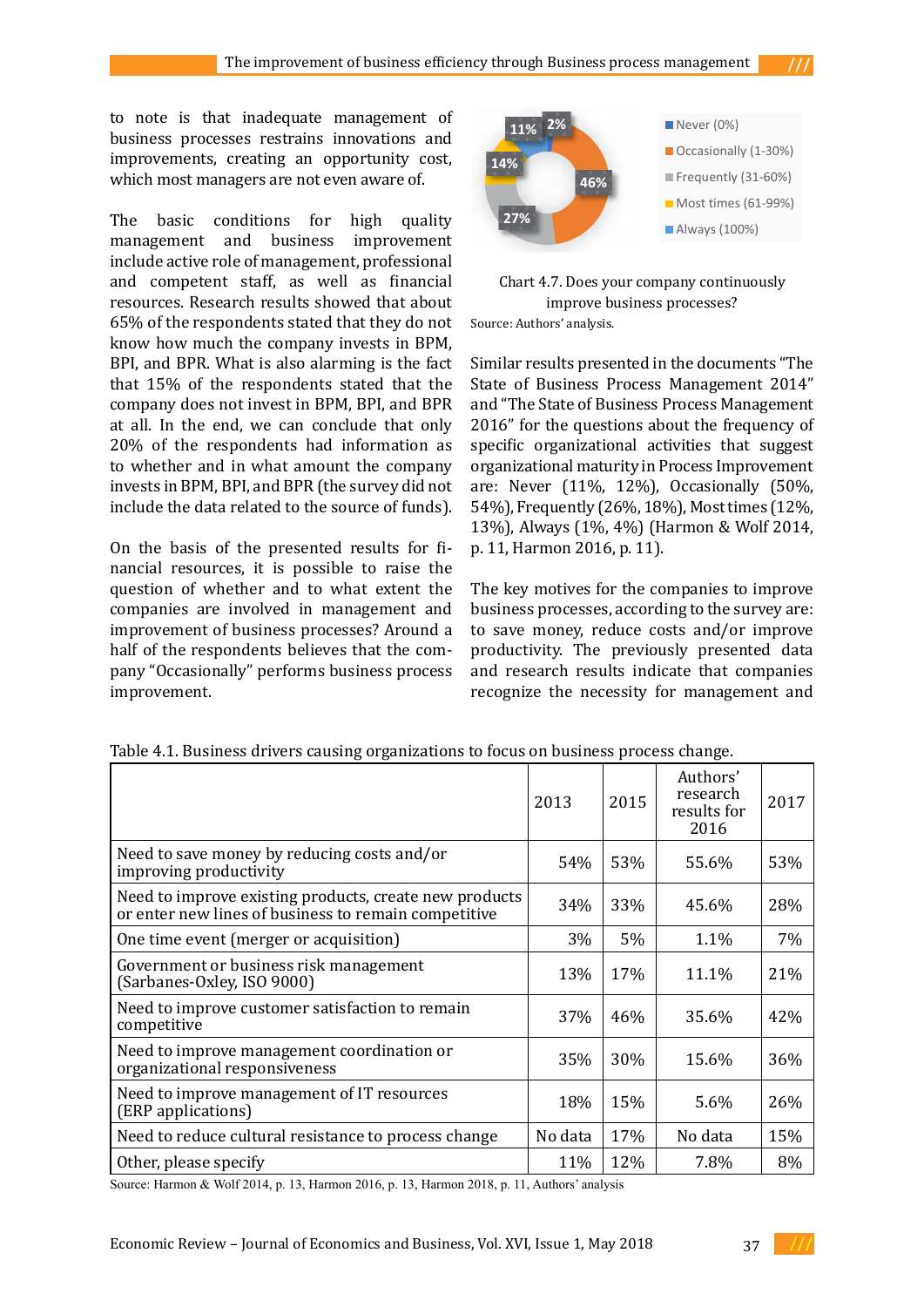improvement of business processes if they want to survive in the market and achieve other benefits. benefits. The company organizational structure of the company. need to improve management of  $\mathbf{b}$  en benefits.

The lack of systematic approach to managing According to process change  $\frac{1}{2}$ The lack of systematic approach to managing<br>and improving business processes causes sporadic improvements, depending on the syndrome in their companies. Ho decisions of managers. On the basis of the 50% of the respondents stated that t research results we can conclude that about 74% of the respondents stated that improvements are not made on the basis of identified problems and weaknesses in the business. In including the segment of a clear of conclusion, we can state that companies have of business processes and their pr a huge opportunity cost, because they do not and activities. This segment is not have systems and mechanisms for identifying without the adequate mapping of bottlenecks. Consequently, they do not have processes, as well as appropriate man systematic procedures and steps for eliminating and improvement (provided that them, which certainly affects their business improvements, the same are docume capacity both in the short and in the long run.



Chart 4.8. Are process improvement programs in stated that their companies has place to identify and improve problems and defects tunc of business processes?

Source: Authors' analysis. Source: Authors' analysis.

change depending on the internal and external contributions which is the change of great change of great one "living" system, which is necessary to business. Due to the absence of clearl change depending on the internal and external owners of cross-functional business pr changes. For this reason, it is of great importance significant time of company's meeting to collect and process data on the basis of clearly on finding the causes of the problem defined parameters of business performance, to solve the problem of managers' cor which should be consistent with the company's and define which managers are respo goals and strategy. The research results showed the problem. In this way, the problem that the most of the respondents  $(43%)$  stated but not its causes, which are often that the company has only "Frequently" defined recognized, because of the absence of performance measures for both the main owners for these cross-functional business processes and sub-processes, while processes. company. business processes or for the sub-processes. arises: What are the main obstacles that The research results show that a significant employees to have an active role in i number of the respondents believe that the operations which they perform business processes are in line with company's of the answer can be found in the information system. The implementation of results, which show that the key obst 12% of them stated that the company has not defined performance measures for the main the information system is a form of business automation and it requires the mapping of

business processes and compatibility between information systems and business processes, or

According to the survey, a fifth of the respondents stated that there is no black-box respondents stated that there is no black–box syndrome in their companies. However, about 50% of the respondents stated that the blackbox syndrome is present in their companies, which may indicate that companies have a lot of ways for increasing the efficiency of operations, including the segment of a clear definition of business processes and their procedures and activities. This segment is not possible without the adequate mapping of business processes, as well as appropriate management and improvement (provided that after the improvements, the same are documented and mapped).

Metrics and performance indicators represent lower efficiency and effectiveness of c **13%**  $\begin{bmatrix} 4\% \\ 4\% \end{bmatrix}$  Never (0%) In addition to the black-box syndrome and bottlenecks in the company, one of the major of clearly defined business process owners, especially in the segment of the cross-functional business processes. According to the survey problems and inefficiency causes is the lack results, a significant number of the respondents stated that their companies have crossfunctional processes, which do not have clearly defined process owners – managers. This reflects on the company's operations and creates bottlenecks which ultimately contribute to the lower efficiency and effectiveness of company's business. Due to the absence of clearly defined owners of cross-functional business processes, a significant time of company's meetings is spent on finding the causes of the problem, in order to solve the problem of managers' competences and define which managers are responsible for the problem. In this way, the problem is solved, but not its causes, which are often not even recognized, because of the absence of specific owners for these cross–functional business processes.

> Based on the presented data, a logical question arises: What are the main obstacles that prevent employees to have an active role in improving the operations which they perform? A part of the answer can be found in the research results, which show that the key obstacles are the lack of motivation, complex organizational structure, and the lack of strategic commitment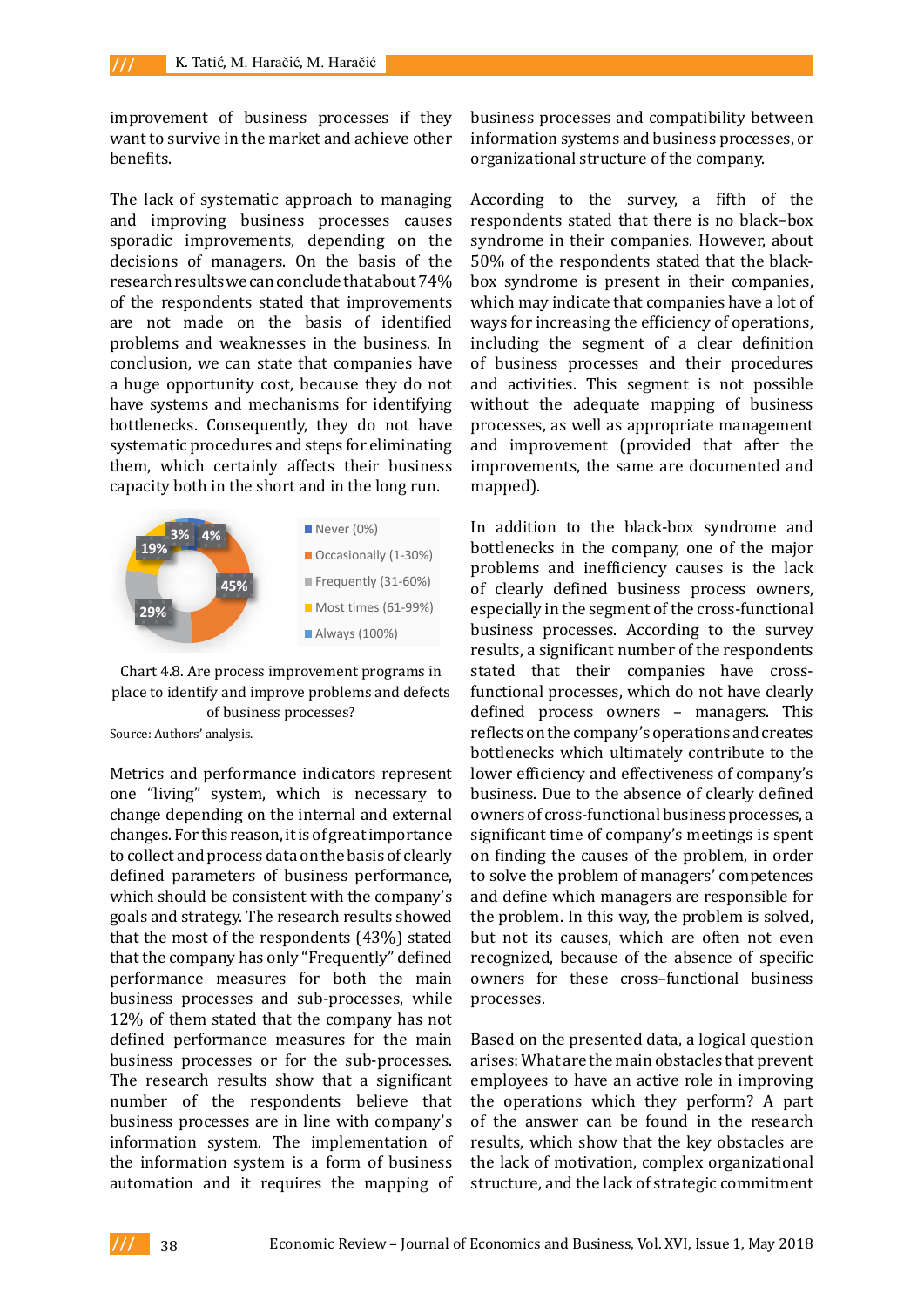of the management board/managers of the company. However, the survey results indicate that a third of the respondents stated that there are additional causes and barriers for the employees to suggest improvements at their workplace and company in general. The study did not include whether the process methodology is incorporated into the corporate culture of the company, but on the basis of the research results we can conclude that it is not the case. The methodology of business process improvement is not integrated into company's business and improvements rather occur sporadically in most cases. Most improvements represent some major changes in the company, and very few companies perform constant "step by step" improvement. The positive research results (50% yes, 24% no, 26% partially) are in the field of implementation of some of the business standards (or in the implementation phase). Companies that export their products must have standardized business processes 40 as a pre-requisite of their business quality. According to the research results, most of the respondents stated that their companies are focused on their existing business processes 0 and their gradual improvement within the departments/functions. However, the key obstacles refer to the fact that most companies do not have a systematic approach, do not perform continuous process improvement or use BPM techniques. Hence, they are not aware of the negative effects, such as bottlenecks, black box syndrome, the problem of interfunctional processes, and the lack of clearly defined process owners and responsibilities.

The largest and most successful companies in the world have "bounty hunters" departments or hire external companies, whose aim is to find above-average employees whose creativity will be directed towards innovation and business improvement. Unfortunately, a significant number of companies in BiH does not use employees' full potential, primarily as a result of under-developed HR (human resources), which is an issue for another kind of research. However, the majority of the respondents agree with the fact that innovation and business process improvement can contribute to company's differentiation and increase its business efficiency.  $\epsilon$  business processes business emerging.





Chart 4.9. To what extent do you believe innovation and improvement in business processes can contribute to what extent to you believe imposed on and improvement in business processes can contribute<br>to differentiation and increase business efficiency over the competition?  $(1 - \text{very now}, 5 - \text{very my input})$ business, primarily through the corporation.

Source: Authors' analysis. can contribute to differentiation and increase business effects over the competition  $\mathcal{L}$  and  $\mathcal{L}$  and  $\mathcal{L}$  and  $\mathcal{L}$  and  $\mathcal{L}$  and  $\mathcal{L}$  and  $\mathcal{L}$  and  $\mathcal{L}$  and  $\mathcal{L}$  and  $\mathcal{L}$  and  $\mathcal{L}$ motivation and the proposition  $r$  and the proposition  $r$  and proposition  $r$ 



 $(1 - \text{very low}, 5 - \text{very high})$ 

successful business operations of your company? Chart 4.10. To what extent do you believe the management of business processes is important for

40 Source: Authors' analysis.

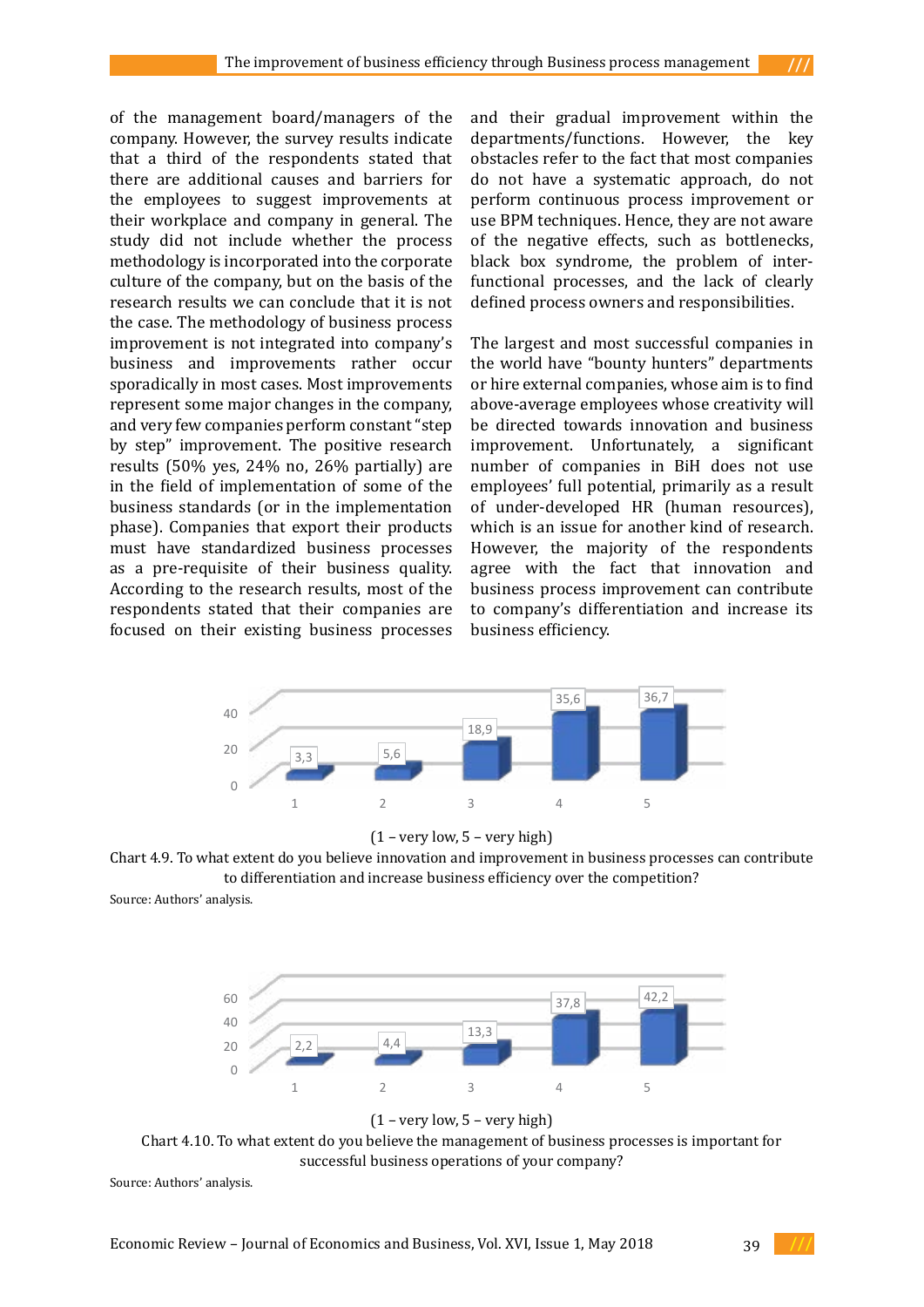company's efficiency.



Chart 4.12. To what extent do you believe the improvement of information systems and business processes (main and cross-functional) is necessary in your company, in order to increase efficiency and effectiveness of the company?

Source: Authors' analysis.

Referring to the importance of the business process management for the company's performance, the presented results prove the fact that employees are aware of the role and importance of managing business processes, their improvement and innovation. The results of the research can be used by strategic decision-makers in companies in order to improve business, primarily through the change of a corporate culture and the creation of a system of motivating employees and their active role in the process of proposing improvements and their implementation.

Improving the business system should include three parallel processes: improving of information systems in the company, changing the corporate culture of the company, and increasing employees' awareness. Employees who daily perform a specific part of the business process are aware of the ways of improving those operations and increasing company's efficiency.

Based on the research results that are presented, the majority of the respondents believe that it is not necessary to redesign company's business, which involves changing the method of company's operations. Business process redesign basically happens when a company completely changes the way it operates, during a rapid expansion, or when it merges with other companies. Based on the results of the survey, almost 70% of the respondents believe that continuous improvement is necessary for the successful performance of the company and the effective realization of business strategy.

#### **5. DISCUSSION**

One of the reasons why companies do not have developed management systems of business processes, or timely improvement, is the size of the companies in BiH. This indicates that there is a very large number of small companies in BiH, whose employees perform different tasks and functions, which do not have ways or time for systematic solutions in the context of improving and managing business processes. However, based on the interviews with the respondents, it is evident that large companies with a higher number of employees (over 100) lack an adequate system for continuous improvement of business processes across all departments and functions. The companies also do not have developed corporate culture to implement innovations in their business processes as well as the systems in which employees can actively improve their business processes. Another problem is the economic and political situation in the country, which is primarily the result of the war, and the government organizational structure (state-owned companies), which is not viable and efficient.

The research results revealed that a significant number of the respondents possess specific knowledge related to business process management, improvement and redesign, but the knowledge they possess is not sufficient for the proper implementation in their companies.

A significant number of the respondents stated that the companies in which they are employed do not have systematic solutions as a part of corporate culture (regarding business process management, improvement and redesign) as well as the mechanisms that motivate employees to play an active role in making proposals for the improvement of business processes in the company.

The interviews with the respondents who work in large companies revealed that the largest source of improvement is buying ready-made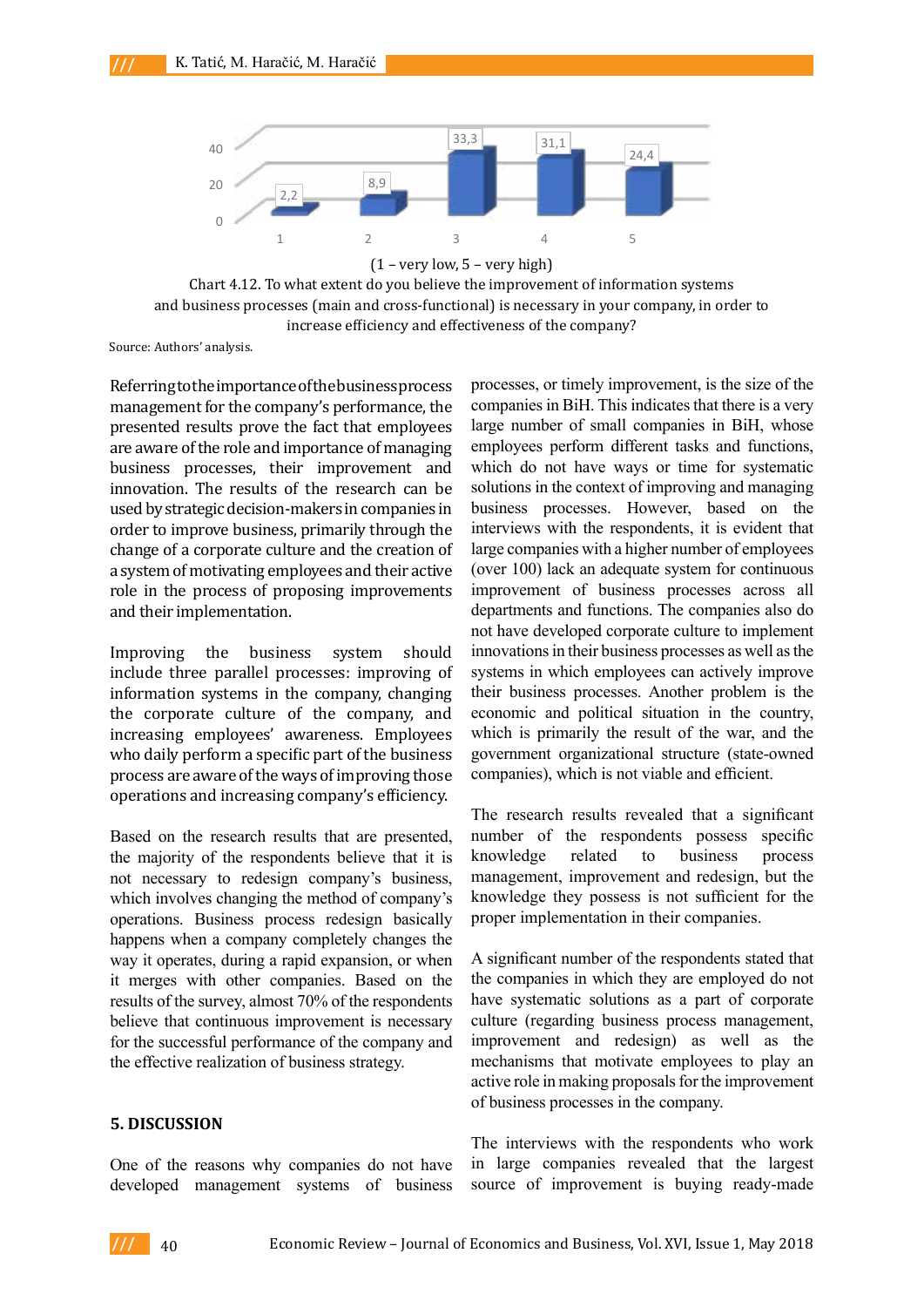solutions from other companies, mainly foreign, and very few companies allow their employees to actively participate in proposing improvements in business processes, and in implementing changes. A significant number of large companies have complex and slow decision-making systems, which ultimately prevent significant changes and improvements at the operational level of business (Haračić 2012, 84). A significant number of employees at the operational level do not have the authority or the incentive to carry out improvements, while managers at higher levels, in fact, do not have the information or knowledge on how to perform the improvements.

Another problem is the inadequate communication channel between operational and middle management levels, which causes the appearance of "communication errors" in the information flow, resulting in the adoption of insufficiently effective decisions about improving business processes where the problem is observed. However, there are some positive examples of the companies which improve their business processes with the help of their employees or with the assistance of external experts, usually the academic community through specific projects. It is also noted that employee's capacity in large companies is very little used, in terms of employees' level of education and active participation, especially for those employees who do not perform tasks related to business process management and improvement.

The application of BPM, BPI, and BPR in companies should be initiated through the establishment of a system within the company, primarily through higher management's decisions, which would incorporate managing and improving business processes in the strategic part of company's business and create the basic prerequisites for their implementation. Without the active management role, implementation of BPM in domestic companies is not possible, especially considering the fact that most employees create "resistance" to change, especially in large systems such as the companies with a large number of employees and state-owned companies, particularly those which lost the monopoly positions.

Implementing BPM requires financial resources which have to be included in company's budget and it requires a change of certain aspects of company's business and the parts of its

organizational and hierarchical structure. For this reason, companies can implement certain elements that do not require any financial investment, but the positive effects can be obtained only after the complete implementation of BPM.

For successful business performance (depending on market and business) companies need to constantly improve their operations, finding new ways, mostly through information technology, to simplify and speed up business processes, and to increase the quality of products/services with the same or lower costs. In order to achieve the aforementioned, companies need to have an active role in the management and improvement of business processes. That is why one of the proposals is to analyze the existing business processes, organizational structure and structure of employees to create a plan of improvement of company's business. However, the improvement of the company should not be based on sporadic one time improvement. In order to achieve customer satisfaction, shorter start-up times, cost savings, satisfied staff, it is necessary to continuously improve business processes and constantly finetune IT and business operations (Nathe, 2017).

We believe that, based on the survey results, theoretical aspects presented in the work, as well as world trends, BPM is no longer a luxury for companies, but rather a means of survival in the market. The key role in implementing and continuous monitoring of BPM is given to managers who will have to accept their new roles and tasks, if not due to internal changes, then due to the external requirements. It is extremely important to apply systematic solutions, which enable continuous improvement and one of these systematic approaches is BPM.

# 6. CONCLUSION

It has been clearly presented that business processes create the business of the company. The goal of any management is to achieve the planned values that are defined and approved by the top management. Due to constant internal and external changes, it is necessary to view a company as a living organism that is constantly changing. In order to control the changes, and harmonize business processes with the new situations, it is necessary to create a systematic solution to improve business process management.

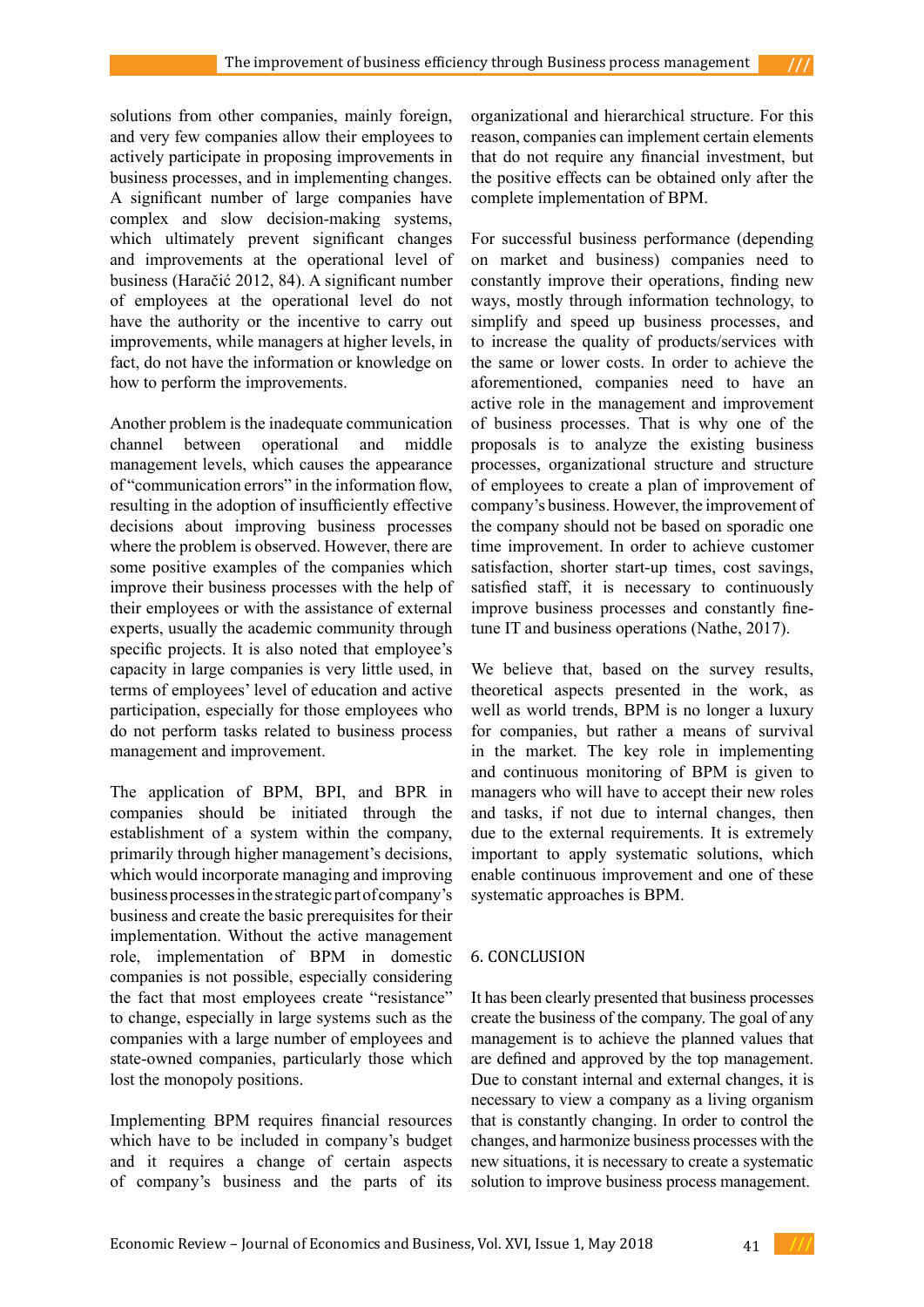BPM is an increasingly important trend in the future. The question is whether this trend will be recognized in educational institutions. Increasing efficiency through the implementation of BPM is not possible without adequate experts, management support and financial resources. For that reason, additional research is necessary that would focus on monitoring the trend of BPM implementation in domestic companies. The results of the survey point to the fact that a significant number of companies do not have adequate KPIs and their analysis can be the subject of future research. Improving business processes will surely be necessary when implementing information systems in domestic companies. The only question is whether the improvement will be sporadic or implemented through BPM.

Based on the presented research results, it can be concluded that domestic companies have plenty of room for improving the efficiency and effectiveness of companies' operations. The question is whether the company managers will recognize the opportunities presented in the paper and whether they will define in the business strategy the creation of a systematic approach to managing and improving business processes.

#### **REFERENCES**

- 1. Arsanjani A., Bharade N., Borgenstrand M., Schume P., Wood K.J., Zheltonogov V. (2015). Business Process Management Design Guide: Using IBM Business Process Manager. RedBooks, USA.
- 2. Batenburg R., Ravesteyn P., (2010). Surveying the critical success factors of BPM-systems implementation, Emerald Group Publishing, Netherlands.
- 3. Capgemini (2012). Global Business Process Management Report. [Online]. Available from: https://www.capgemini.com/wp-content/ uploads/2017/07/Global\_Business\_Process\_ Management Report.pdf [Accessed: 20/ 01/ 2018]
- 4. Castellina, N., (2013). Business Process Management and ERP, Aberdeen Group [Online]. Available from: www.aberden.com [Accessed: 15/ 10/ 2017]
- 5. Džafić, Z.,(2015), Entrepreneurship and SME sintransition economies - the case of Western Balkan Countries, REDETE, *Conference*

*proceedings of the Fourth International Conference: ECONOMIC DEVELOPMENT AND ENTREPRENEURSHIP IN TRANSITION ECONOMIES: Assessment of the last 25 years, going beyond the `transition`*, Karl-Franzens-Universität Graz, Faculty of Economcs Banja Luka, Graz Austria, October 22-24, ISBN 978- 99938-46-54-3, pp.481-497, ([http://www.](http://www.redete.org/doc/Fourth-REDETE-Conference_web.pdf) [redete.org/doc/Fourth-REDETE-Conference\\_](http://www.redete.org/doc/Fourth-REDETE-Conference_web.pdf) [web.pdf\)](http://www.redete.org/doc/Fourth-REDETE-Conference_web.pdf) [Accessed: 16/ 01/ 2018].

- 6. Handžić M., (2016). The improvement of business efficiency through business process management, School of Economics and Business, University of Sarajevo, pp. 57-79.
- 7. Haračić M. (2012). Optimization of resources, productivity and business efficiency in intelligent corporation, School of Business and Economics in Sarajevo, Sarajevo pp. 28 and 84.
- 8. Harmon P., Wolf C. (2014). The State of Business Process Management 2014 [Online]. Available from: https://www.bptrends.com/bpt/wpcontent/uploads/BPTrends-State-of-BPM-Survey-Report.pdf [Accessed: 14/ 02/ 2018]
- 9. Harmon P. (2016). The State of Business Process Management 2016 [Online]. Available from: https://www.bptrends.com/bpt/wp-content/ uploads/2015-BPT-Survey-Report.pdf [Accessed: 14/ 02/ 2018]
- 10. Harmon, P. (2016). The State of Business Process Management 2016, BPTrends report [Online]. Available from: www.bptrends.com [Accessed: 20/ 10/ 2017]
- 11. Harmon, P. (2018). The State of Business Process Management 2018, BPTrends report [Online]. Available from: https://www.signavio. com/wp-content/uploads/2018/02/The\_ State\_of\_Business\_Process\_Management\_2018. pdf [Accessed: 20/ 03/ 2018]
- 12. Harris E. (2017). What Problem does Business Process Management Solve?, PEX. [Online]. Available from:https://www.processexcellencenetwork. com/business-process-management-bpm/ articles/what-problem-does-business-processmanagement [Accessed: 15/ 02/ 2018]
- 13. [Hanlon](https://www.smartinsights.com/author/annmarie-hanlon/) A. (2016). What is Porter's five Forces model? [Online]. Available from: https:// www.smartinsights.com/marketing-planning/ marketing-models/porters-five-forces/ [Accessed: 25/ 12/ 2017]